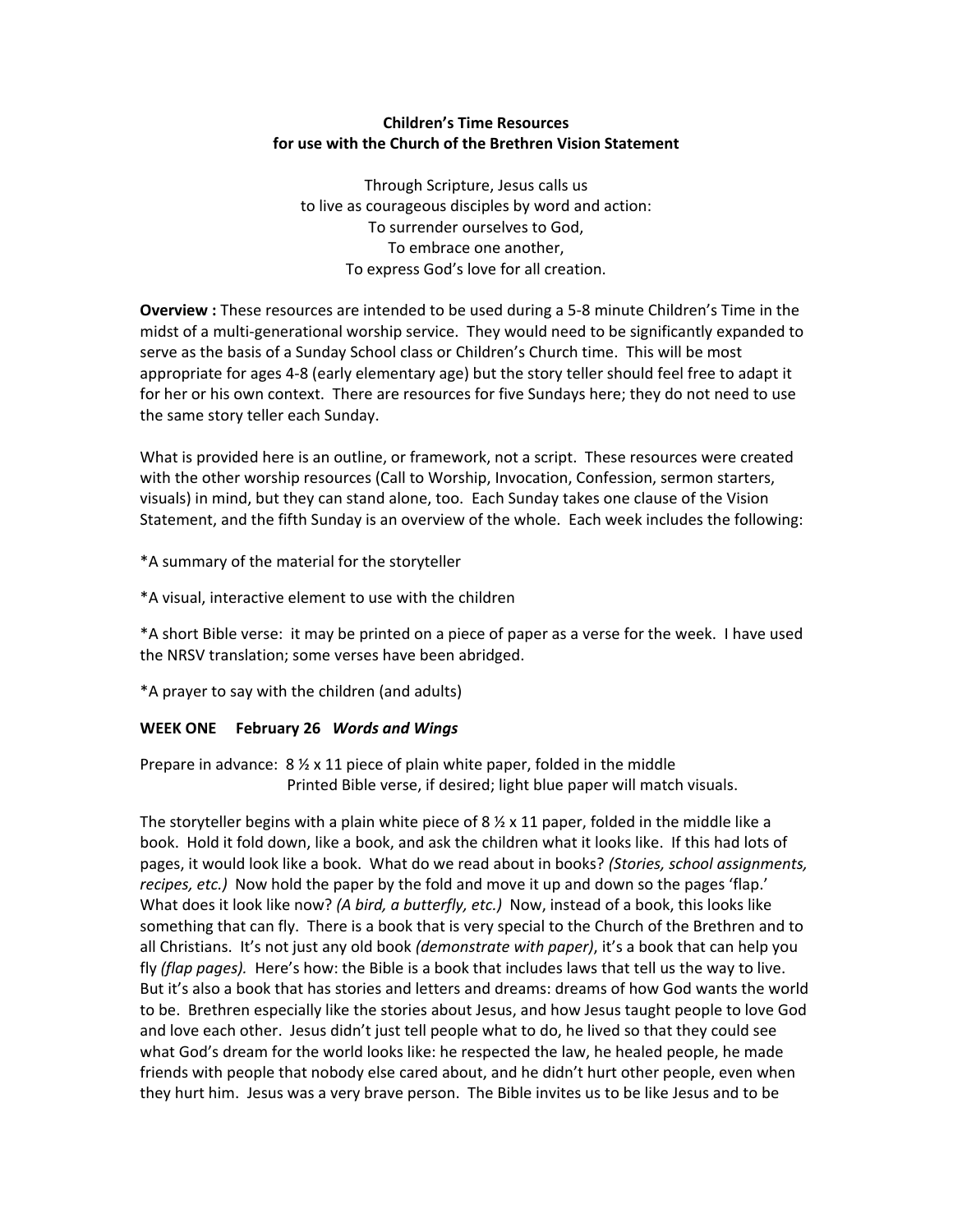brave in the ways that Jesus was brave. When we read the words in the Bible, we remember what Jesus wants us to do, but when we live the way Jesus did, we are helping God's dream to happen. That's how we can help other people to fly.

Verse: Those who look into the perfect law, the law of liberty, are not hearers who forget, but doers who act. James 1:25

Prayer: Dear God, help us to follow Jesus in all that we do, to trust in You, to love each other, and to care for your world. Amen.

### **WEEK TWO: March 4** *Settling and Trusting*

Prepare in advance: Narrow, straight‐sided jar with lid (an olive jar works well) filled with 2/3 water and 1/3 glycerin (available at drugstores), approx 1 t. colored glitter. *Or* a snow globe

Printed Bible verse, if desired; lavender paper will match visuals.

Show the children the jar with the glitter or snow globe; ask if one or more of the children wants to shake it up. The glycerin suspends the glitter so it settles slowly. Hold the jar so all the children can see it. Look at all the glitter swirling around. Do you ever feel all stirred up like this? Like there are a million thoughts or feelings all floating around inside you? If you're worried about something, you can feel like you just can't settle down. Are there things you worry about? *(School, friends, people in your family)* Adults worry, too. Sometimes we worry about things we can change, like whether we did something our parents asked us to, but often we worry about things that we don't know how to change, like if your grandma is sick and you don't know if she'll get better. God understands that we care about people, but God knows there are things that we can't change. The good news is that God knows things that we don't know, and understands things that we can't understand. If we can be still long enough to let our worries settle down, *(the glitter should be toward the bottom of the jar by now)* we might be able to see that God is with us, and we might even be able to see what God is doing. Being still means trusting that God can take care of things we don't understand.

Verse: Be still, and know that I am God! Psalm 46:10

Prayer: Dear God, help us to follow Jesus in all that we do, to trust in You, to love each other, and to care for your world. Amen.

#### **WEEK THREE: March 11** *Expanding and Embracing*

Prepare in advance: Three to five circles, cut out of different colors of paper, 2‐3" diameter to 12‐15" diameter.

Printed Bible verse, if desired; yellow paper will match visuals.

We're all part of different groups of people. Some of those are small groups—like this little circle, and some are big groups—like this big circle. What are some of the groups you're a part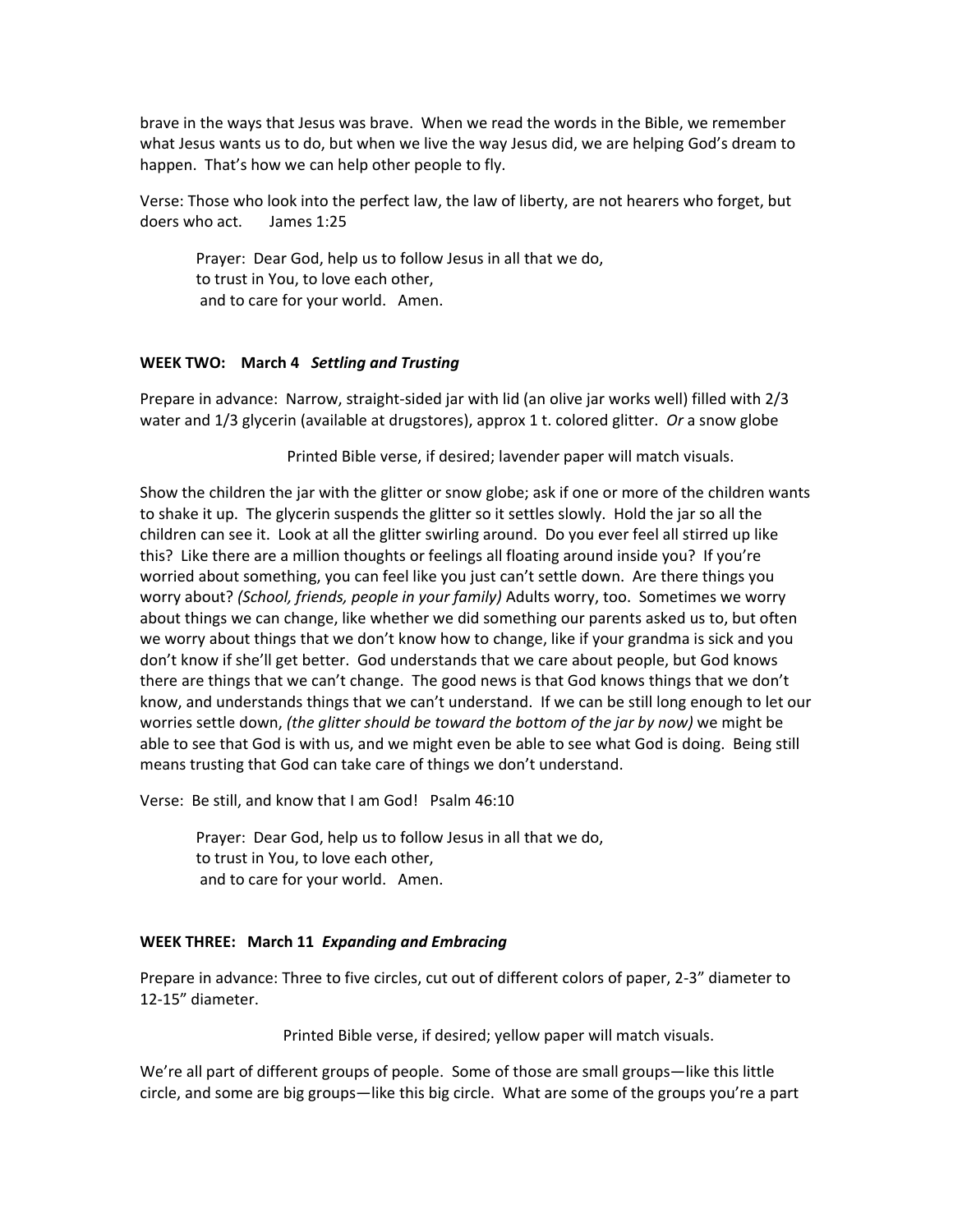of *(family, church, teams, etc.)* What are some small groups? What are some big groups? What are *really* big groups? Sometimes you're part of a couple groups at the same time For instance, my family is a part of this church, and we're all Christians: that's a big circle! *(illustrate with various circles)* But not all our circles fit together. Maybe you have a lot of friends who don't go to this church. Maybe some of them don't go to church at all. Sometimes our circles touch, but they don't fit inside each other. *(illustrate with various circles)* But no matter how we arrange these circles, how many different ones there are, or how they fit together, there is a circle that's big enough to hold them all. It's so big I couldn't even fit it inside this church. It's the circle of God's love. It's a circle that's like your mom or dad or grandma or grandpa giving you a big hug. It doesn't matter what little or big circle we're a part of, God holds us together as brothers and sisters. Because we're all included in God's love, we can love each other even when we're part of different groups.

Verse: Beloved, since God loved us so much, we also ought to love one another. 1 John 4:11

Prayer: Dear God, help us to follow Jesus in all that we do, to trust in You, to love each other, and to care for your world. Amen.

# **WEEK FOUR: March 18** *Caring and Sharing*

Prepare in advance: Grapes or other fruit; enough for each child to have a serving

Printed Bible verse, if desired; green paper will match visuals

I brought a snack with me today; I hope you guys like *(grapes, apples, whatever)* Who do you think these grapes belong to? *(various—could lead to interesting reflection. Hopefully someone will think they belong to the story teller)* Actually, these grapes aren't mine. I didn't plant them or water them or make them grow or pick them. Somebody *(could specify pastor or director of Christian Ed)* bought them at the store so that I could give them to you. But I don't think I'll give them to everybody—maybe just a few people.That way I'll have more for myself. How does that sound? *(Hopefully, someone will protest that this isn't fair.)* Maybe I should keep them all and end this story so I don't have to listen to you complain. *(More protest, hopefully)* I guess there will be if we all take some; but it means nobody can have a whole bunch for themselves. *(Distribute fruit)* While you're eating, I want to remind you of something I said earlier. These aren't my grapes. Someone else gave them to me so I could share them with you. Many people have good things: plenty of food, enough clothes, a place to live. But not everyone. When I keep more than I need, someone else might not have enough. That's not fair, is it? Because the good things we have, those are things that God wants everyone to have so that nobody is hungry, without clothing, or homeless. When we are careful with the good things God has given us, then there can be enough for our neighbors, too.

Verse: Everyone will sit under their own vines and under their own fig trees, and no one will make them afraid. Micah 4:4

Prayer: Dear God, help us to follow Jesus in all that we do, to trust in You, to love each other, and to care for your world. Amen.